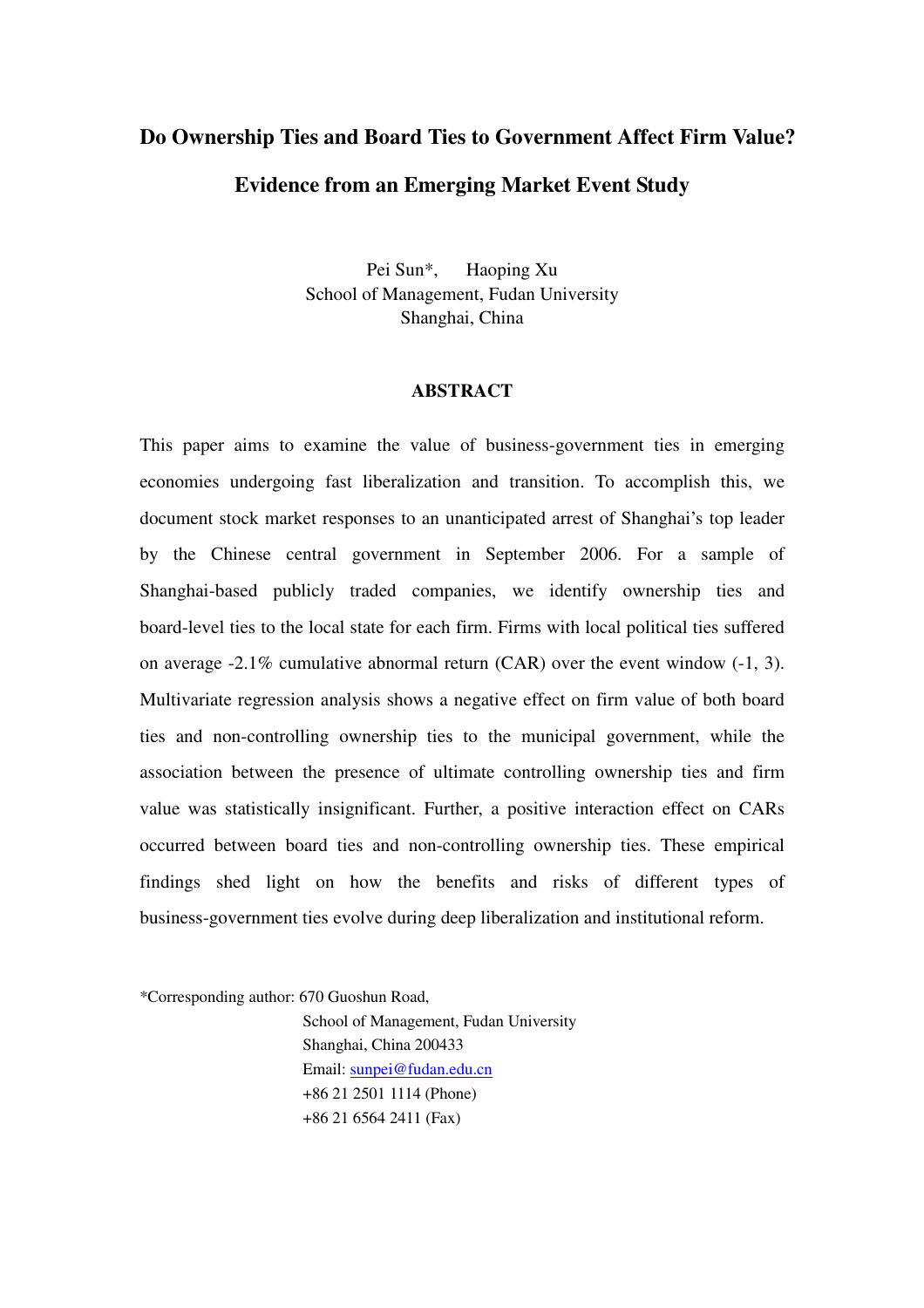### **INTRODUCTION & HYPOTHESES**

This paper intends to make two interrelated contributions to the extant literatures of strategic networks and business-government relationships. First, it presents a disaggregate analysis of the value of business-government ties in an emerging market, which is particularly underexplored in comparison both with the U.S. context and with the studies of the interfirm ties. Second, the research findings have important bearings on the heated debate about whether the value of business–government network ties rapidly declines or remains significant in emerging economies during transition and liberalization (Peng, 2003; Peng and Zhou, 2005; Michelson, 2007; Siegel, 2007). The empirical setting of this paper is Shanghai, the most developed city in mainland China in the second half of the 2000s, when China has already been experiencing deep liberalization since its WTO entry in 2001.

Specifically, the paper examines stock market reactions to a truly unexpected political event: the arrest of the top Communist official in Shanghai – Chen Liangyu – on September 24 2006, which signified a sudden crackdown of the Shanghai-based political clique from the central government. This research design offers notable advantages for addressing our research question. First, the event study approach largely overcomes the endogenity problem, since the unanticipated weakening, if not elimination, of the local political base allows for a cleaner measure of the lost value of firm-specific political capital that should be reflected in a company's stock price. Second, given that political ties have significant geographic origins (Faccio and Parsley, 2009), our focus on Shanghai-based firms reduces extraneous variation, such as the valuation effects of ties to central and other political authorities.

The conventional wisdom generally suggests a positive correlation between political network ties and organizational performance. Both the resource dependence theory (Pfeffer and Salancik, 2003) and the political resources literature (Hillman, Keim, and Schuler, 2004) indicate that political ties confers legitimacy, status, and access to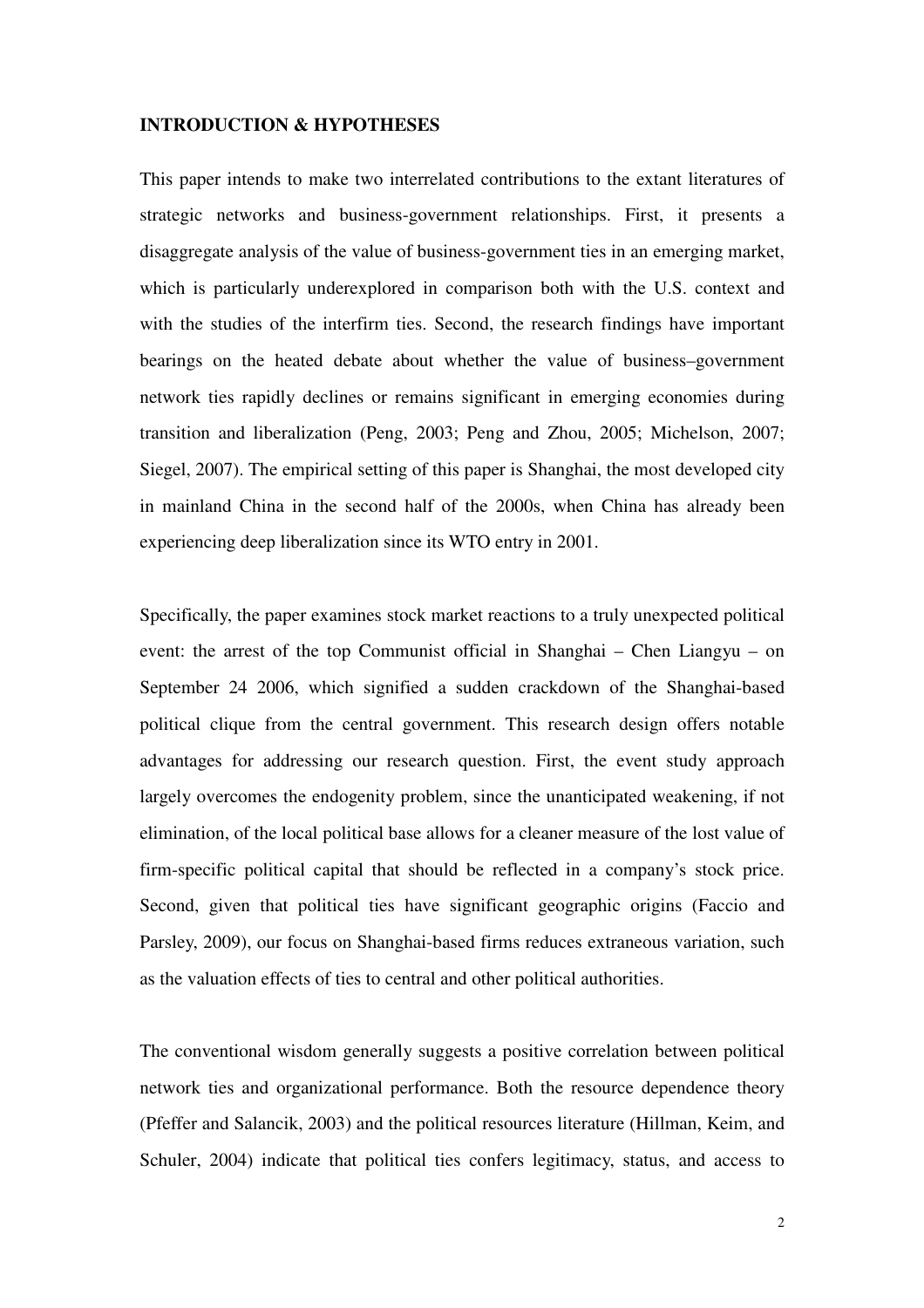valuable resources and information in a variety of forms. Empirical studies in the context of developed economies tend to confirm that the presence of ties to politicians and regulatory bodies generates a positive effect on firm value (Hillman, Zardkoohi, and Bierman, 1999; Hillman, 2005; Goldman, Rocholl, and So, 2009). For firms competing in emerging markets and transition economies, the case for painstaking cultivation of political networks may be more compelling, where the governments still control a wide range of financial and regulatory resources and maintain a tendency of expropriation. Correspondingly, the positive effects of political connections seem to be even more pronounced (Peng and Luo, 2000; Xin and Pearce, 1996; Fisman, 2001; Faccio, 2006). The development of connections to prevailing political leaders, networks, and regimes helps firms to generate political capital, which in turn may translate into higher profitability and company valuation through various forms. They include, but are not limited to, favorable access to bank loans, tax breaks, and preferential regulatory policies.

Despite the persuasive arguments for the benefits of political ties, they should be qualified with the potential harms they may generate over time. In recent years, a stream of studies has emerged examining the dark side of political ties. A firm's competitive advantage generated with the aid of political actors may be lost as a result of sudden changes in the political environment (Leuz & Oberholzer-Gee, 2006; Siegel, 2007), evolutionary changes in the business environment (Sun, Mellahi, & Thun, 2010), or intense bargaining over firm surplus between politicians and other corporate stakeholders (Sun, Mellahi, and Liu, 2010; Sun, Wright, and Mellahi, 2010). In terms of ownership ties, in parallel to the aforementioned benefits, the agency costs associated with controlling ownership ties to the government invite potential opportunistic behaviors such as fund diversion and asset stripping (La Porta et al., 2000; Young et al., 2008). When legal and regulatory constraints are largely ineffective, which is the norm rather than an exception in emerging economies, the government may be tempted to use the profitable firm as a social instrument for its own political and financial ends. In the end, the benefits and costs of this type of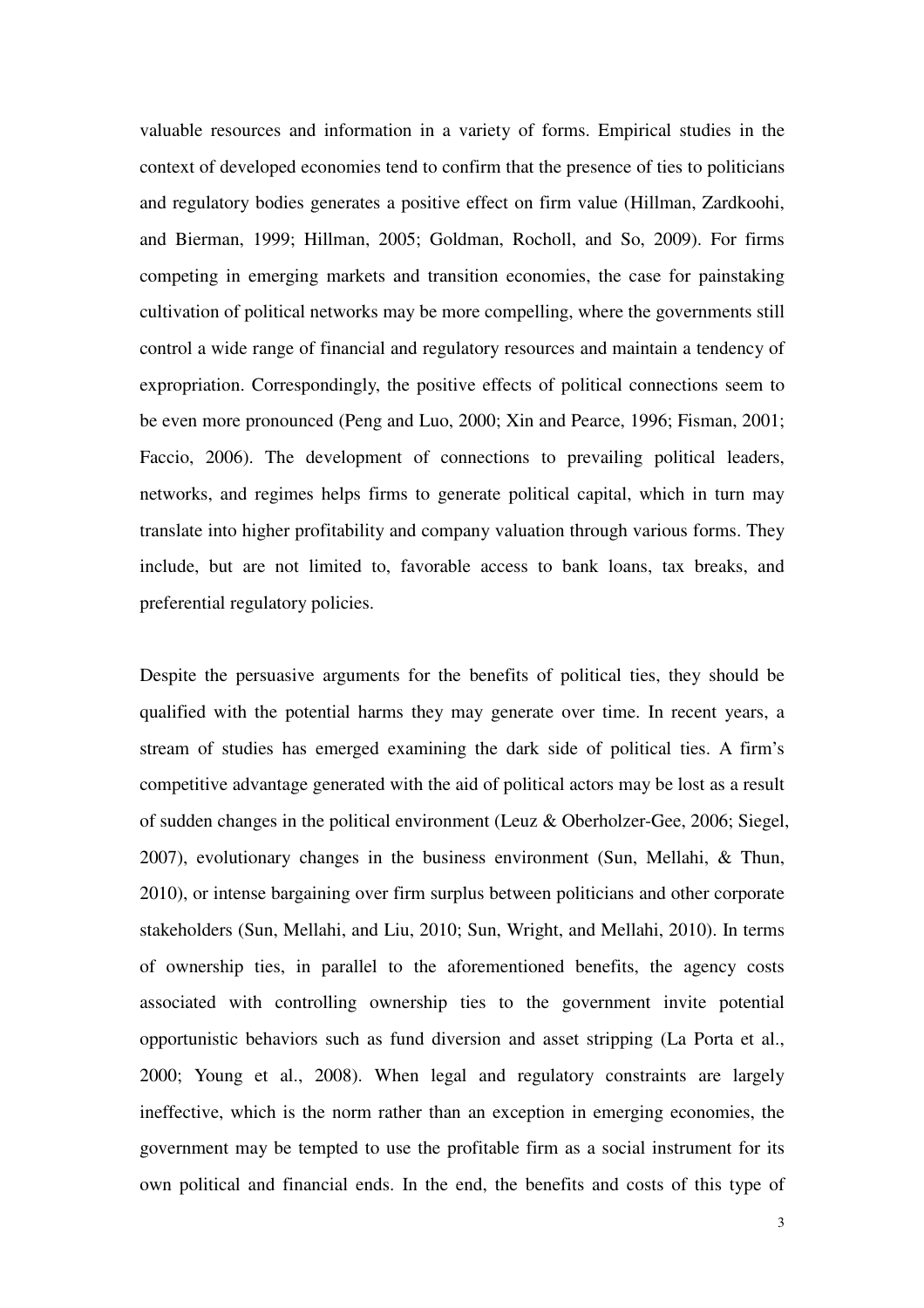political ties may offset with each other. In contrast, having non-controlling ownership ties to the political authority is largely exempt from the problem, with benefits significantly higher the costs. In the case of board ties, research abounds on the benefits of personal connections such as *guanxi* with political actors (e.g., Luo, 2003). Summarizing the above arguments, the following hypotheses are developed for our empirical testing:

*Hypothesis 1: Strong* (*Controlling) ownership ties to the government do not have a significant impact on firm value in emerging economies undergoing deep economic liberalization.* 

*Hypothesis 2: Weak (Non-controlling) ownership ties to the government have a positive impact on firm value in emerging economies undergoing deep economic liberalization.* 

*Hypothesis 3: Board-level ties to the government have a positive impact on firm value in emerging economies undergoing deep economic liberalization.* 

## **EMPIRICAL SETTING**

*.* 

The local political economy in Shanghai, China makes the event an ideal context for our research. Typical of many Shanghai government officials, Chen had his entire public-sector career in Shanghai, starting from a factory manager in the 1970s to municipal Party secretary and a member of China's ruling Politburo since 2002. Thus, the presence of a cohesive local political network facilitated the emergence of what was known as "Shanghai Inc.". According to *Wall Street Journal*, "giant construction projects got funded from public coffers; choice assets moved out of state hands in elaborate transactions; and plum contracts went to the well-connected."<sup>1</sup> The fall of Chen, consequently, indicates a big blow not only to Chen and his associates, but also

 1 "Corruption Crackdown Targets Shanghai Inc." *Wall Street Journal*, February 7, 2007.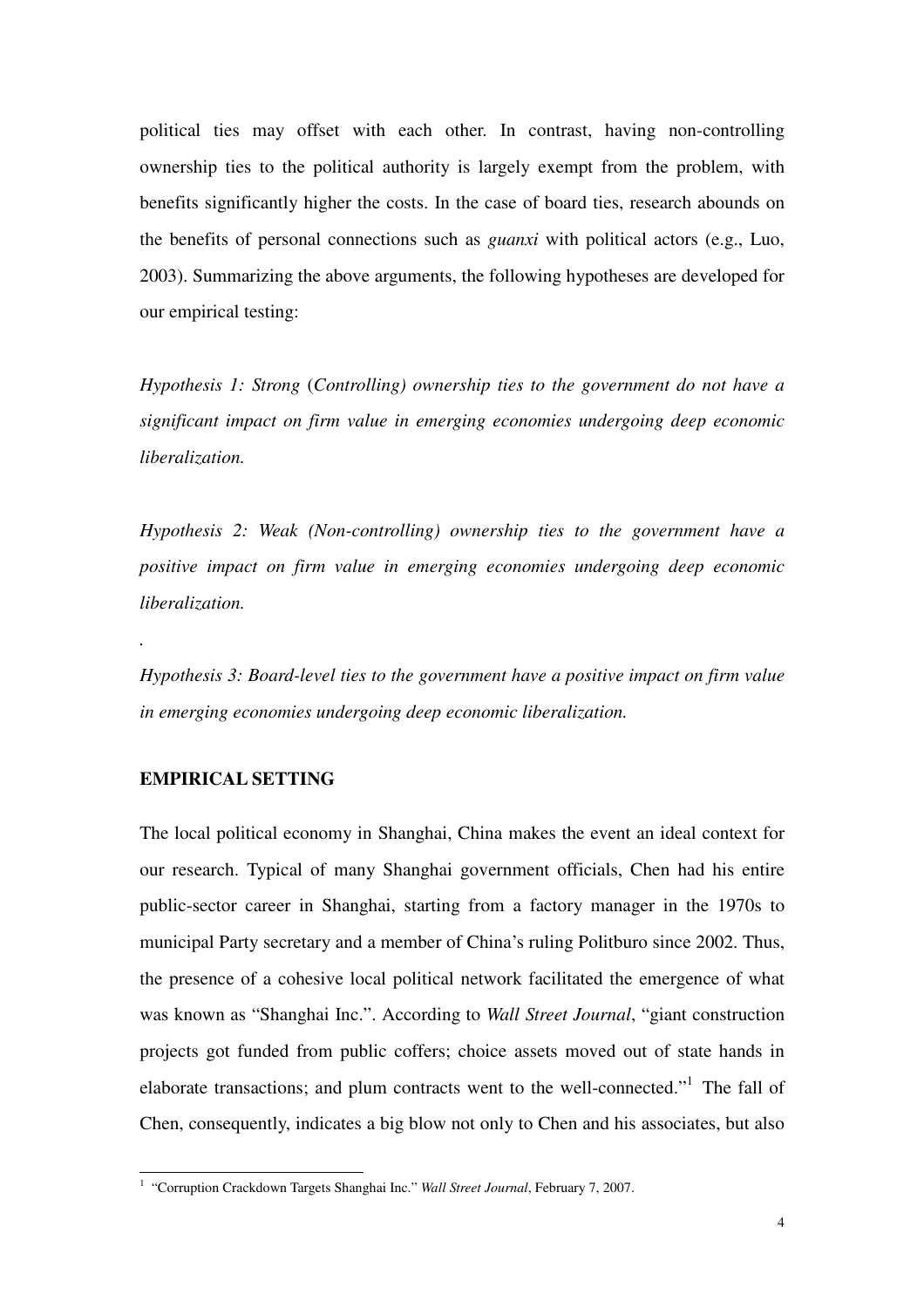to the whole political network in Shanghai. On Monday, September 25 2006, *People's Daily*, the mouthpiece of the Chinese Communist Party, announced the dismissal and detention of Chen Liangyu in Beijing the day before, on the ground of his involvement in the Shanghai social security fund scandal. Information leakage is a minor concern as the purge of Chen was kept in strictly confidential. Chen made public appearance in Shanghai even on the evening of September 23.

#### **DATA & VARIABLES OF INTEREST**

A total of 142 companies were both floated on the Shanghai Stock Exchange and headquartered in Shanghai as of December 31, 2005. Stock price, accounting, and ownership data for these firms were obtained from the Sinofin database developed by the China Center of Economic Research, Peking University. After deleting firms without necessary data to calculate CARs, we have 137 firms for our empirical analysis. In terms of ownership ties, 70 companies held *ultimate* controlling ownership ties to the Shanghai municipal government, in the sense that local state-owned/controlled enterprises acted as these companies' intermediate controlling shareholders in the stock pyramids. For those without dominant ownership ties with the municipal government, 33 firms are found to have more or less non-controlling shareholding ties to the local state, compared to the rest 34 firms that have no ownership linkages to the local government at all. In this empirical study, we use two dummy variables **SOwnership\_Tie** and **WOwership\_Tie** to characterize the strong (controlling) ownership ties and the weak (non-controlling) ones, while the benchmark group contains the firms without any ownership linkages to the local state.

In light of personal connections to the local political network, we manually collected the career information of all the board members in the sample companies, which may be found in their annual reports in various years. In line with the identification of board ties in previous literature (Hillman, et al., 1999; Agrawal and Knoeber, 2001; Hillman, 2005; Lester, Hillman, Zardkoohi, and Cannella, 2008), a board tie is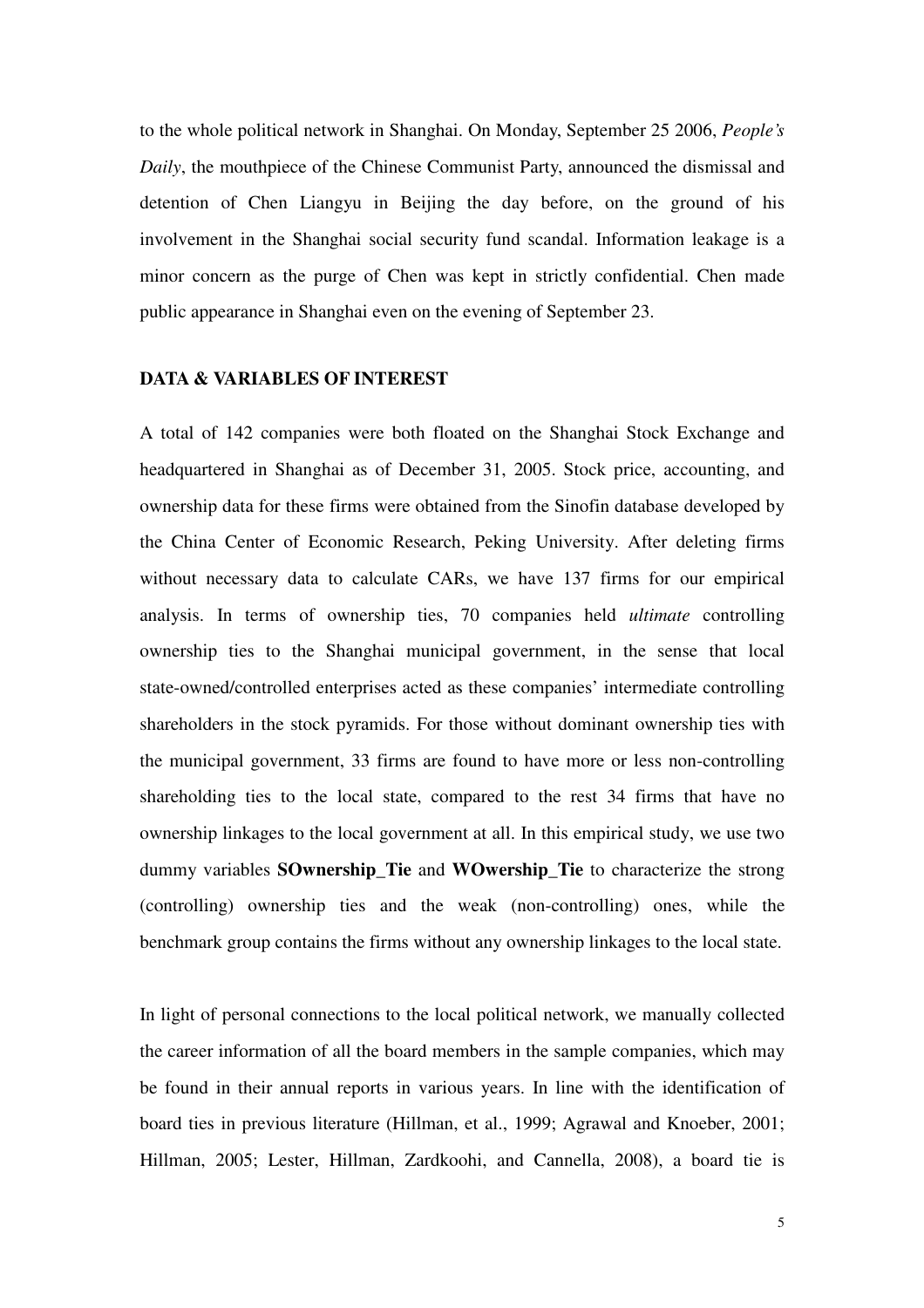believed to be present in a company if at least one of its board members was currently or once a government official in Shanghai. Therefore, this specification allows for a comprehensive measurement of board links to the Shanghai-based political network. Again, we use a binary variable **Board\_Tie** to denote the firms that had board-level connections to the local government. Following this procedure, we find that 87 out of our 137 firms fell into this category. A further breakdown of the sample firms is shown in Table 1, suggesting the prevalence of local political ties in the Shanghai-based listed firms: Only 23 out of 137 firms did not have shareholding or board-level links to the local government.

Standard event study methodology is used to estimate CARs. We first run the following market model for daily returns:  $R_{it} = \alpha + \beta_i R_{mt} + \varepsilon_{it}$ , where  $R_{it}$  is the rate of return for stock *i* at time *t*, and *Rmt* is the rate of return on the market portfolio *m* at time *t*. The estimated intercept and coefficient prior to the unanticipated event are applied to calculate the abnormal return  $[A R_{i} = R_{i} - (\hat{\alpha} + \hat{\beta} R_{m})]$  for each company. Cumulative abnormal returns of each company over the event windows (-1, 2) and (-1,  $3)$  – CAR<sub>i</sub> (-1, 2) and CAR<sub>i</sub> (-1, 3) – then are obtained through algebraic aggregation, with September 25 2006 treated as day 0.

|                                  | <b>Presence of</b><br>strong<br>ownership ties | <b>Presence of weak</b><br>ownership ties | Absence of<br>ownership ties | <b>Total</b> |
|----------------------------------|------------------------------------------------|-------------------------------------------|------------------------------|--------------|
| <b>Presence of</b><br>board ties | 61                                             | 15                                        |                              | 81           |
| Absence of<br>board ties         |                                                | 18                                        | 23                           | 50           |
| <b>Total</b>                     |                                                |                                           |                              |              |

**Table 1 Distribution of Sample Firms by Ownership and Board Ties** 

## **RESULTS**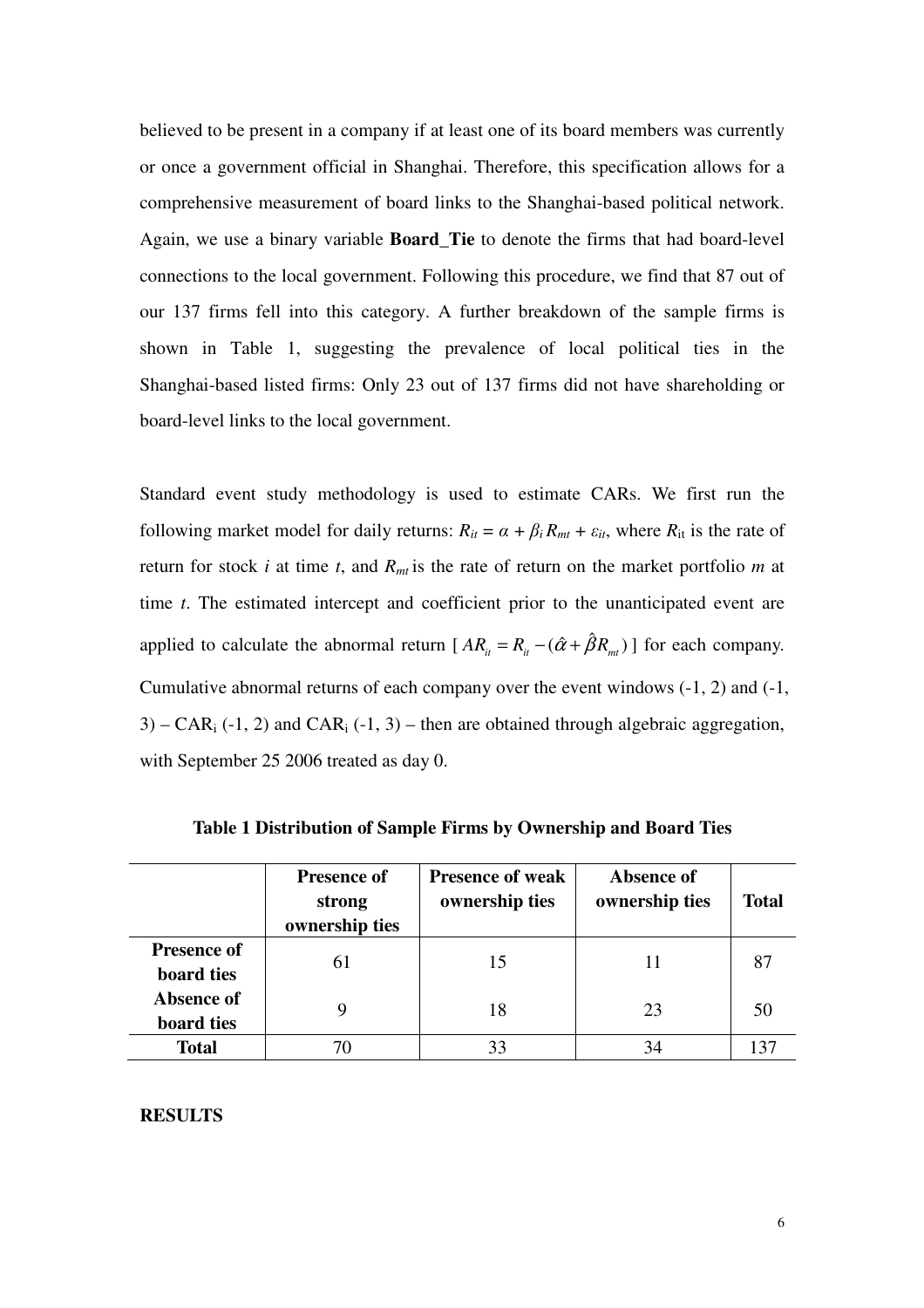Preliminary examination of stock market responses to the sudden removal of Chen is shown in Table 2, which presents a classification of sample firms into two broad categories: Those with ownership and/or board ties to the local political authority and those without. Clearly, the stock market discounted the politically-connected group with a 0.9% or 2.1% decline in CARs depending on the event window chosen. Meanwhile, the latter group on average enjoyed a 2.6% or 1.4% rise in company value at respective event windows, and the difference between the two groups is statistically significant.

**Table 2 Univariate Comparison of CARs for Firms with and without Local Political Ties** 

| <b>Firm Types</b>                                   | <b>Mean</b> |                                           | t-statistics |                    |
|-----------------------------------------------------|-------------|-------------------------------------------|--------------|--------------------|
|                                                     |             | CAR $(-1, 2)$ CAR $(-1, 3)$ CAR $(-1, 2)$ |              | $CAR$ $(-1,$<br>3) |
| Firms with local political ties<br>$(n = 114)$      | $-0.009$    | $-0.021$                                  |              |                    |
| Firms without local political<br>ties<br>$(n = 23)$ | 0.026       | 0.014                                     | $-2.430***$  | $-2.606***$        |

After controlling for other variables that may potentially affect firm valuation (size, profitability, growth opportunities measured by Tobin's Q, industry affiliation, and whether a firm was directly involved in Chen's scandal), we perform multivariate regression analysis of the relationship between firm-level CARs and local political ties at both the organizational and personal levels, the results of which are presented in Table 3.

Column (1) shows a preliminary analysis of the valuation effect of ownership and board ties. The presence of board ties to the local political network exhibits a significantly negative effect on firm value after the event, but the ownership ties, whether strong or weak, seems to have no impact. This result is at best preliminary in that important interaction effects between ownership ties and boards are not taken into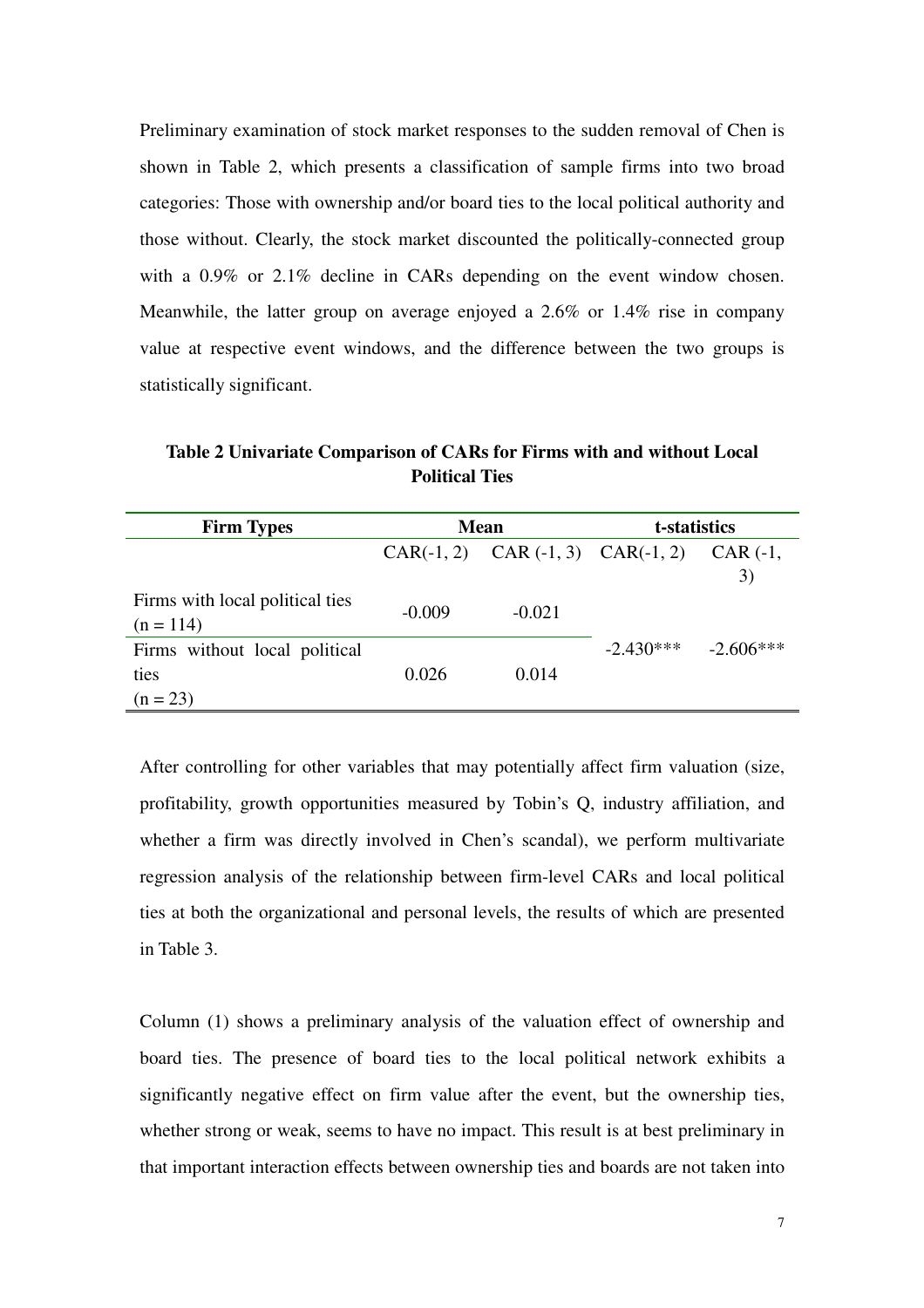account.<sup>2</sup> After including two interaction variables in column  $(2)$  and further adding control variables in column (3), the estimated coefficient on strong (controlling) ownership ties remains insignificant. This confirms our hypothesis that having controlling ownership ties to the local government may not affect market evaluation, as investors may believe that the coexistence of benefits and costs of these ties leads the net effect to be insignificantly different from zero before the event.

|                          | (1)        | (2)         | (3)        |
|--------------------------|------------|-------------|------------|
| <b>INTERCEPT</b>         | $0.018**$  | $0.026***$  | 0.055      |
|                          | (2.277)    | (2.935)     | (0.851)    |
|                          | $-0.018**$ | $-0.045***$ | $-0.041**$ |
| Board_Tie                | (.2.026)   | $(-2.735)$  | $(-2.308)$ |
|                          | $-0.014$   | $-0.019$    | $-0.025$   |
| SOwnership_Tie           | $(-1.368)$ | $(-1.129)$  | $(-1.405)$ |
|                          | $-0.010$   | $-0.030**$  | $-0.033**$ |
| WOwnership_Tie           | (.0.950)   | $(-2.215)$  | $(-2.309)$ |
|                          |            | 0.023       | 0.028      |
| Board_Tie*SOwnership_Tie |            | (1.005)     | (1.197)    |
| Board_Tie*               |            | $0.052**$   | $0.052**$  |
| WOwnership_Tie           |            | (2.335)     | (2.233)    |
| <b>ROA</b>               |            |             | $-0.087$   |
|                          |            |             | $(-1.567)$ |
| <b>LNSIZE</b>            |            |             | $-0.001$   |
|                          |            |             | $(-0.359)$ |
|                          |            |             | 0.001      |
| Tobin's Q                |            |             | (0.271)    |
|                          |            |             | 0.008      |
| <b>INVOLVE</b>           |            |             | (0.376)    |
| <b>INDUSTRY</b>          |            |             | Controlled |
| Number of Observations   | 137        | 137         | 137        |
| Adjusted R2              | 5.9%       | 8.4%        | 6.5%       |

**Table 3 Multivariate Regressions of CAR (-1, 2) on Local Political Ties** 

Notes: INVOLVE is a dummy variable equal to 1 if a firm is directly involved in the scandal leading to the removal of Chen Liangyu, 0 otherwise. Tobin's Q is a proxy of the stock market's evaluation of a firm's future growth opportunity. SIZE is the natural logarithm of a firm's sales revenues in year 2006. ROA is a firm's return on assets in year 2005. INDUSTRY is the standard dummy variables controlling for industry-specific effects. *t*-statistics are reported in parentheses,

<sup>&</sup>lt;sup>2</sup> As can be seen in table 1, there is a significant overlap between the two types of ties in the Shanghai-based companies.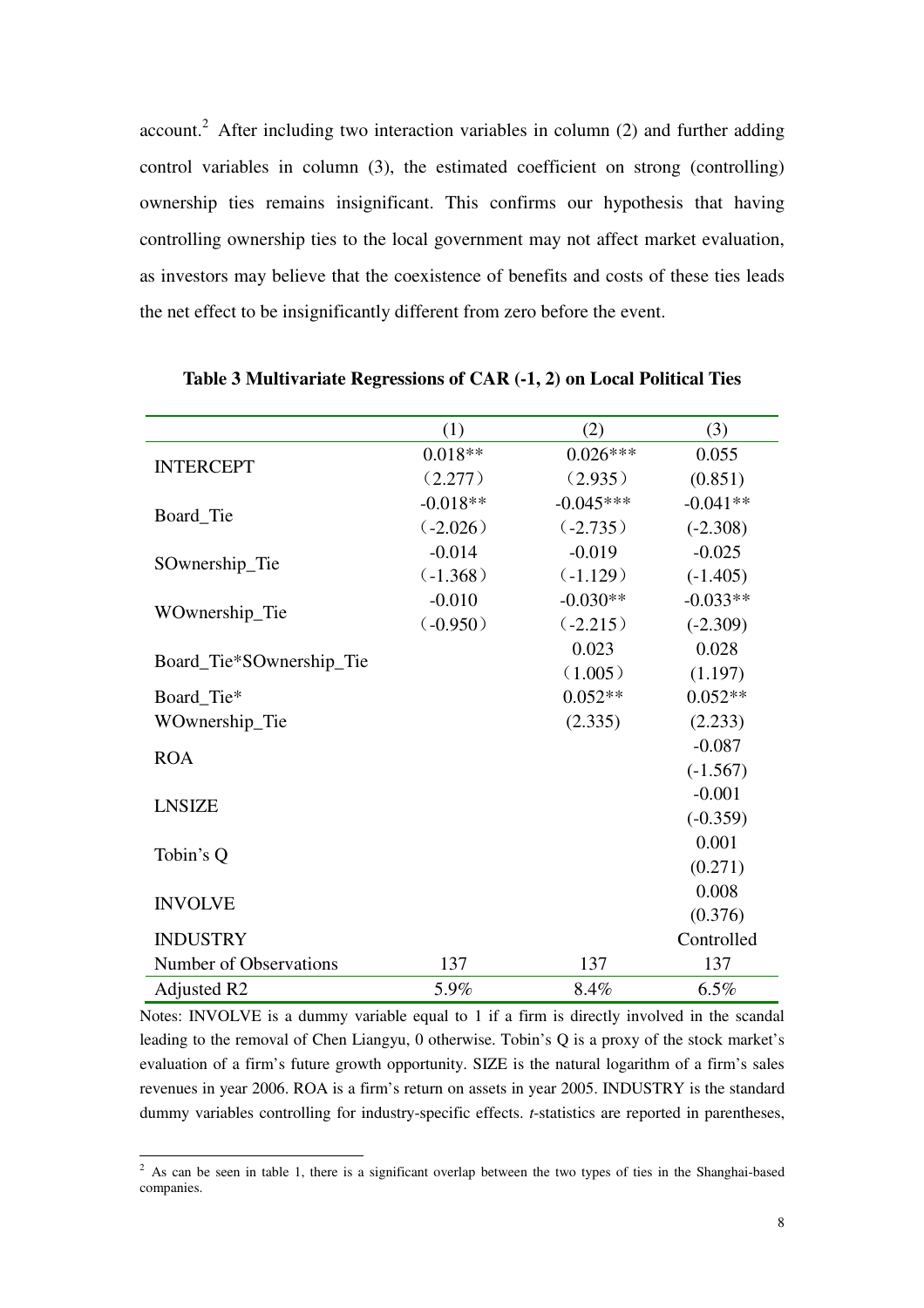with \*, \*\*, and \*\*\* marking significance at the 10%, 5%, and 1% levels respectively.

In contrast, both weak (non-controlling) ownership ties and board ties show significantly negative impacts on firm value, which suggests considerable strategic value of these ties in Shanghai before the political shock. In the case of former ties, the result confirms our conjecture that the benefits of having non-controlling ownership ties outweigh the costs of them, as this arrangement does not in general result in large shareholder expropriation by the local government. In the latter case, the result indicates a considerable value of personal-level political capital before the event, and the persistence of a relationship-based system even in China's most developed region in the mid 2000s.

# **CONCLUSION**

Taking advantage of an unanticipated political event in an emerging market as a natural experiment, this paper investigates the value of various types of business-government ties in an economy undergoing deep economic liberalization. Event study results show that controlling ownership ties *per se* were not valued by investors, while non-controlling shareholding ties and board ties to the local state were valuable indeed prior to the political shock: Following the arrest of the local leader, the presence of either of two types of ties is found to be associated with statistically and economically significant negative CARs. In sum, this study enriches our understanding of the strategic importance of the interorganizational and interpersonal ties to political networks in general, and the benefit and costs of them in particular, in emerging economies.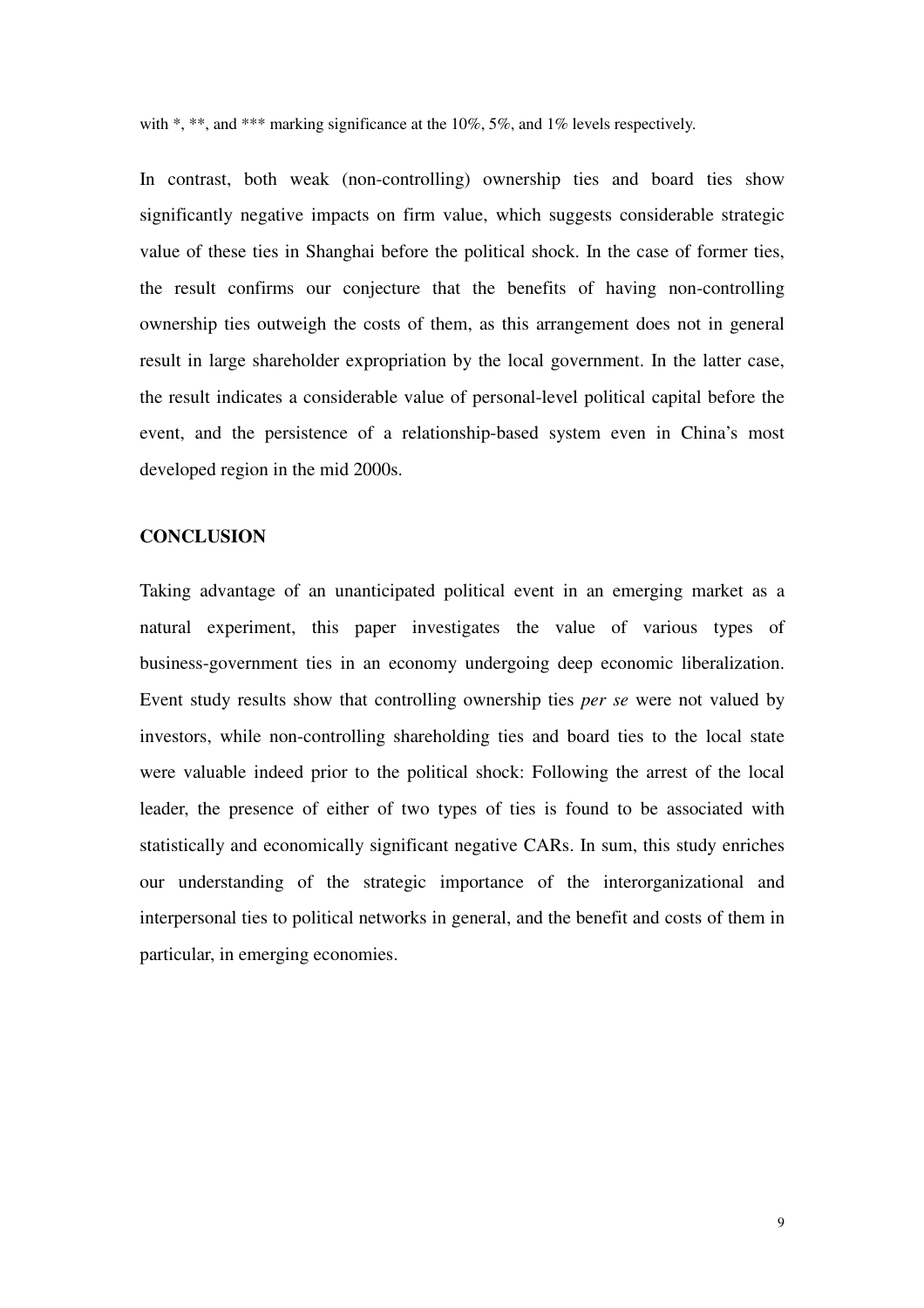#### **REFERENCES**

Agrawal, A. and Knoeber, C. R., 2001. Do some outside directors play a political role? *Journal of Law and Economics,* 44, 179-198.

Faccio, M., 2006. Politically connected firms. *American Economic Review*, 96, 369-386.

- Faccio, M. and Parsley, D. C., 2009. Sudden deaths: taking stock of geographic ties. *Journal of Financial and Quantitative Analysis*, 44, 683-718.
- Fisman, R., 2001. Estimating the value of political connections. *American Economic Review*, 91, 1095-1102.
- Goldman, E., Rocholl, J., and So, J., 2009. Do politically connected boards affect firm value? *Review of Financial Studies*, 22, 2331-2360.
- Hillman, A.J., 2005, Politicians on the Board of Directors: Do Connections Affect the Bottom Line? *Journal of Management*, 31, 464-481.
- Hillman, A.J., Keim, G.D., and Schuler, D. 2004, Corporate Political Activity: A Review and Research Agenda, *Journal of Management*, 30, 837-857
- Hillman A.J., Zardkoohi, A. and Bierman, L. 1999, Corporate Political Strategies and Firm Performance: Indications of Firm-Specific Benefits from Personal Service in the US Government, *Strategic Management Journal,* 20(1), 67-81.
- La Porta, R., López-de-Silanes, F., Shleifer, A., and Vishny, V. 2000. Investor protection and corporate governance, *Journal of Financial Economics*, 58(1):  $3 - 27$ .
- Lester, R.H., Hillman, A., Zardkoohi, A., and Cannella, A.A. 2008, Former government officials as outside directors: The role of human and social capital. *Academy of Management Journal*, 51(5), 999-1013.
- Leuz, C., & Oberholzer-Gee, F. 2006. Political relationships, global financing, and corporate transparency: Evidence from Indonesia. *Journal of Financial Economics*, 81: 411–439.
- Luo, Y. 2003, Industrial Dynamics and Managerial Networking in an Emerging Market: The Case of China, *Strategic Management Journal*, 24(13), 1315-1327
- Michelson, E. 2007, Lawyers, Political Embeddedness, and Institutional Continuity in China's Transition from Socialism, *American Journal of Sociology*, 113(2),